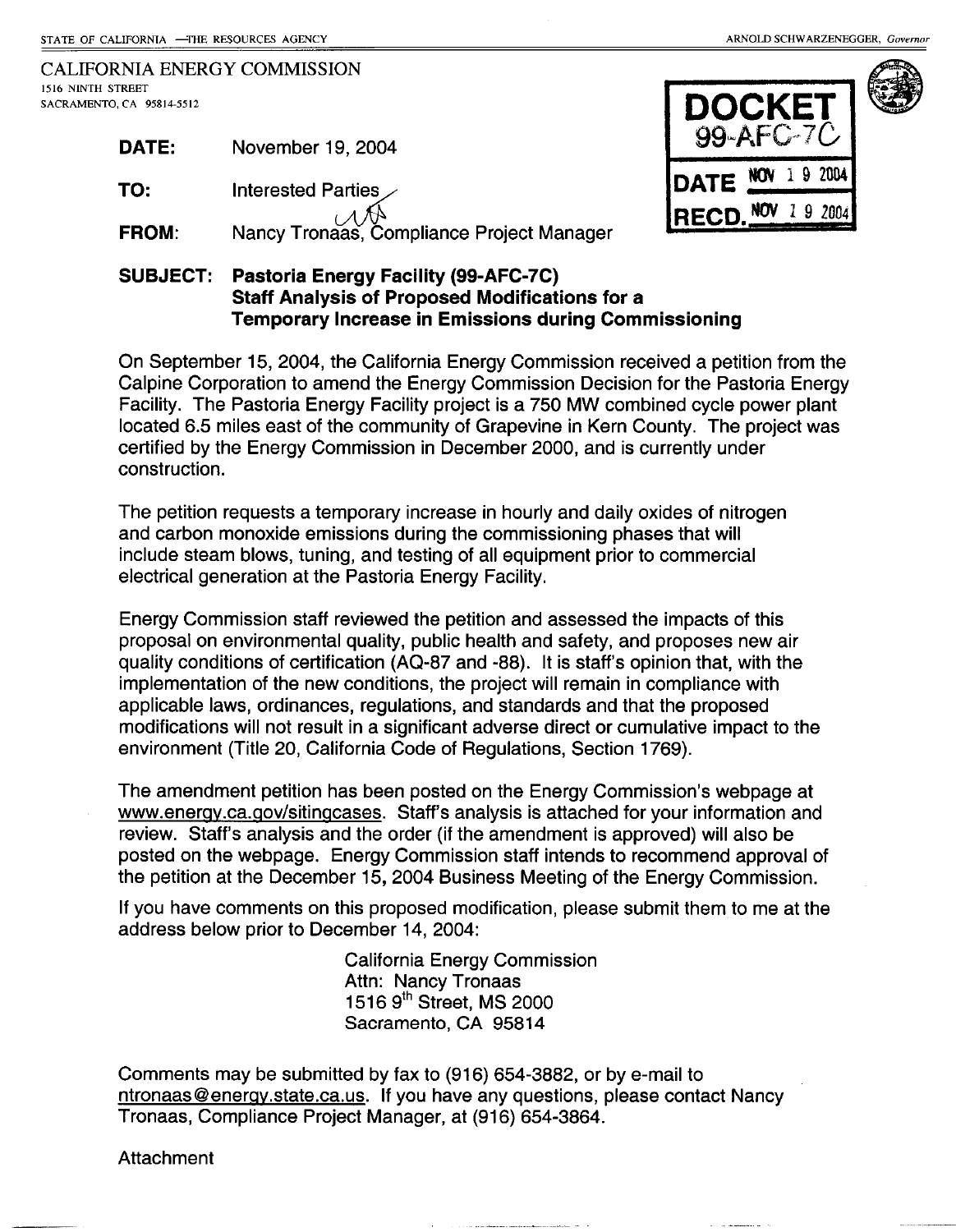## **PASTORIA ENERGY FACILITY (99-AFC-7C)**

Petition for a Temporary Increase in Commissioning Emissions Air Quality Staff Analysis Prepared by: William Walters, P.E. November 16, 2004

#### **Amendment Request**

On March 19, 2004 Calpine Corporation Pastoria Energy Facility, LLC (PEF or Project Owner) submitted to the Energy Commission a proposed amendment to the Pastoria Energy Facility (PEF) Project (PEF 2004a) in order to request a revision to the air emissions offset package and request new conditions to address temporary high emission levels during initial commissioning. Due to potential New Source Review permit issues it was determined that the initial commissioning emission issue would be taken up as a variance request at the District level rather than a permit modification (similar to previous cases such as the Elk Hills Power Project); therefore, on September 14, 2004, the Project Owner submitted to the Energy Commission a revised proposed amendment to address initial commissioning emissions (PEF 2004c). The revised amendment request includes two Variance applications submitted to the San Joaquin Valley Unified Air Pollution Control District (District) for PEF commissioning activities (one Variance application for each Power Block). This staff analysis only addresses the revised commissioning emissions amendment request. The offset package amendment request was analyzed separately.

#### **Background**

In November 1999, Pastoria Energy Facility, LLC (owner), a subsidiary of Enron North America Corporation, proposed to construct and operate a 750 megawatt **(MW)**  combined cycle project in southern Kern County, approximately 30 miles south of Bakersfield, California and approximately 6.5 miles east of Interstate 5 near the base of the Tehachapi Mountains. The PEF was certified in December 2000 (CEC 2000a), and in June 2001 the Energy Commission approved a transfer of ownership of PEF from the Enron Corporation to the Calpine Corporation. Power Block I consists of two natural gas fired 168 MW General Electric 7FA type combustion turbine generators (CTGs), two heat recovery steam generators (HRSGs), and one 185 MW steam turbine generator (STG). Power Block II consists of one 168 MW General Electric 7FA CTG unit exhausting into a HRSG which drives a separate 90 MW STG. The PEF will use 24 cooling tower cells, arranged back-to-back in two tower banks. One bank will contain 16 cells and the other bank will contain 8 cells. There have been two previous project amendments that have requested the modification of operational air quality requirements and one previously requested administrative modification. The first of these requested project amendments, approved in January 2002, concerned the reduction of the estimated turbine PM10 and  $NO<sub>x</sub>$  emissions and a resulting revision in the proposed air emission offset package. The second of these requested project amendments, approved in July 2002, concerned a revision to the project's cooling tower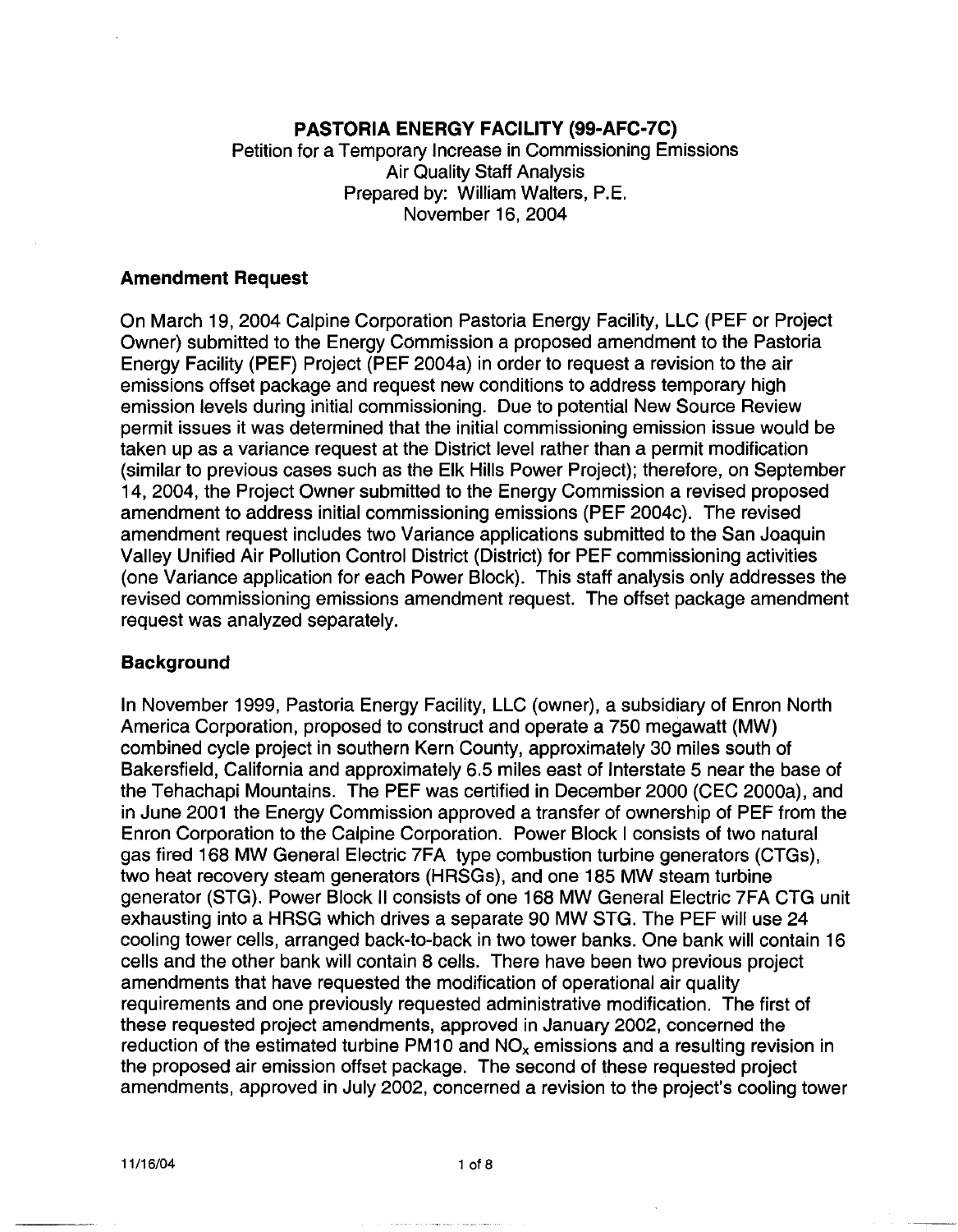emissions and resultant change to the required PM10 emission offset package. The administrative amendment request, approved in October 2001, concerned the required timing for the surrender of emission credits. Additionally, another project amendment concerning another revision to the project's proposed air emission offset package is currently being processed by staff.

The current schedule for PEF is for Power Block II to complete construction between the  $4<sup>th</sup>$  quarter of 2004 and the 1<sup>st</sup> quarter of 2005. Construction of Power Block I is scheduled for completion between the  $2^{nd}$  and  $3^{rd}$  quarters of 2005. PEF is expected to be online in February 2005.

#### Commissioning Variance Background

Neither the original District Determination of Compliance, nor the original Staff Assessment (CEC 2000b) evaluated commissioning emissions or provided Conditions of Certification to address emission requirements during commissioning. Emissions of nitrogen oxides (NOx), carbon monoxide (CO) and volatile organic compounds (VOC) are known to be elevated during commissioning, particularly in the early phases of commissioning prior to the installation and operation of the pollution control equipment. The Project Owner has submitted Variance petitions to the District and is requesting to amend the Energy Commission decision in order to maintain project compliance with emission requirements during the commissioning period. The District granted the variance orders, subject to eighteen conditions, on October 13, 2004 (SJVEC 2004).

#### **Laws, Ordinances, Regulations and Standards (LORS)**

LORS identified in the Energy Commission decision for the Pastoria project also apply to this amendment request. The project would continue to remain in compliance with all applicable LORS with the requested changes.

## **Analysis**

There will be two phases of commissioning for each Power Block during which emissions of NOx, CO, and ammonia slip from each CTG/HRSG stack will at times exceed some limits specified in the District permit conditions and CEC conditions of certification. Limits for opacity will likely also be exceeded for a total period of less than 24 hours during the initial firing of the CTGs, at the CTG/HRSG stack and at the lube oil vents that service the CTGs and electrical generator. To determine emission limits during commissioning for Power Blocks I and 11, the estimated maximum daily excess NOx and CO emissions were derived from the Sunrise Power Project (99-AFC-4), which is also equipped with 168 MW General Electric ?FA natural gas-fired turbine generating units. Table 1 shows a summary of actual daily emissions emitted from the facility from each of the Sunrise CTG's during commissioning Phase I.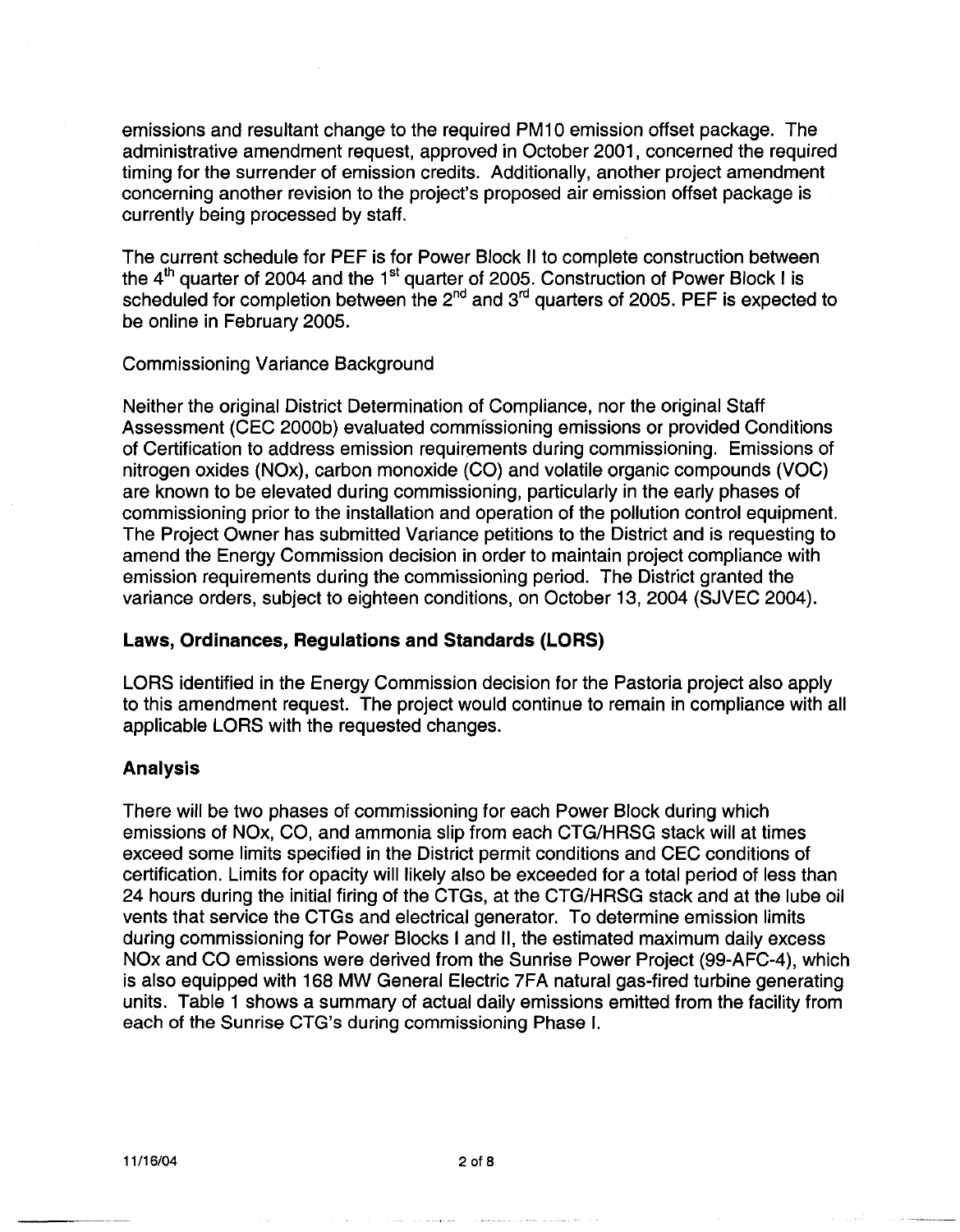|         | ----- ,                |                   |                        |                         |                                                                                                                     |                         |
|---------|------------------------|-------------------|------------------------|-------------------------|---------------------------------------------------------------------------------------------------------------------|-------------------------|
| Date    | Unit #1                |                   | Unit #2                |                         | <b>Facility wide</b>                                                                                                |                         |
|         | <b>CO</b><br>(lbs/day) | NOx.<br>(lbs/day) | <b>CO</b><br>(lbs/day) | <b>NOx</b><br>(lbs/day) | CO<br>(lbs/day)                                                                                                     | <b>NOx</b><br>(lbs/day) |
| 3/16/03 | 198.40                 | 170.00            | 0.00                   | 0.00                    | 198.40                                                                                                              | 170.00                  |
| 3/17/03 | 2,501.10               | 1.113.50          | 3.292.90               | 1.602.30                | 5,794.00                                                                                                            | 2.715.80                |
| 3/18/03 | 495.10                 | 329.40            | 10,314.11              | 3,723.13                | 10.809.21                                                                                                           | 4,052.53                |
| 3/19/03 | 6.287.87               | 3.283.61          | 1.745.99               | 648.67                  | 8,033.86                                                                                                            | 3.932.28                |
| 3/20/03 | 7,470.81               | 829.61            | 294.03                 | 87.38                   | 7.764.84                                                                                                            | 917.00                  |
| 3/21/03 | 1,528.88               | 468.14            | 5.548.17               | 635.24                  | 7.077.05                                                                                                            | 1.103.38                |
| 3/22/03 | 5,241.85               | 841.31,ا          | 2.817.90               | 1.110.33                | 8,059.75                                                                                                            | 2.951.64                |
| 3/23/03 | 4.691.45               | .656.79           | 4,852.63               | 1.617.91                | 9.544.08                                                                                                            | 3,274.70                |
| 3/24/03 | 480.51                 | 150.29            | 514.56                 | 154.81                  | 995.07                                                                                                              | 305.10                  |
|         |                        |                   |                        |                         | Note: Commissioning Phase II emissions did not produce the maximum emissions from which the daily emissions for the |                         |

#### **Table 1 Summary of Actual Daily Emissions from Sunrise Power Project During Commissioning Phase I.**

Note: Commissioning Phase II emissions did not produce the maximum emissions from which the daily emissions for the PEF were estimated, and have therefore not been presented in this table.

Source: PEF 2004c, Attachment D.

The estimated daily emission rates expected from commissioning activities for the PEF were conservatively based upon the highest daily CTG emission rate experienced by the Sunrise facility during commissioning, as shown in bold in Table 1. However, while the PEF and Sunrise CTG units are very similar, they are not the exactly the same. Additionally, other equipment, such as the control equipment, HRSG, STG, auxiliary and support equipment are also not the same. Furthermore, commissioning activities are unique to each piece of equipment. Therefore, PEF increased the estimated excess daily emission rates from the actual maximum rates measured for Sunrise by 20 percent to account for potential differences in emission rates. Estimated excess daily emissions for commissioning are calculated as follows:

- $\frac{3,723.13 \text{ lbs/day}}{0,000 \text{ lbs/day}}$  (from Sunrise data) x 1.20 = 4.468 or approx. 4.500 lbs/day **NOx**
- 10,314.11 lbs/day CO (from Sunrise data) x 1.20 = 12,377 or approx. 12,500 lbs/day co

The proposed maximum hourly emission rates for NOx and CO during commissioning of each CTG were also derived from a similar facility. Maximum hourly emission rates are based on commissioning one turbine while all other turbines are at or below current permit limits. The requested commissioning emission limits are provided in Table 2, which shows the current hourly permit emissions limits and the requested commissioning emissions limits. No revised emission limits for VOC, PM10, or SO<sub>2</sub> have been requested.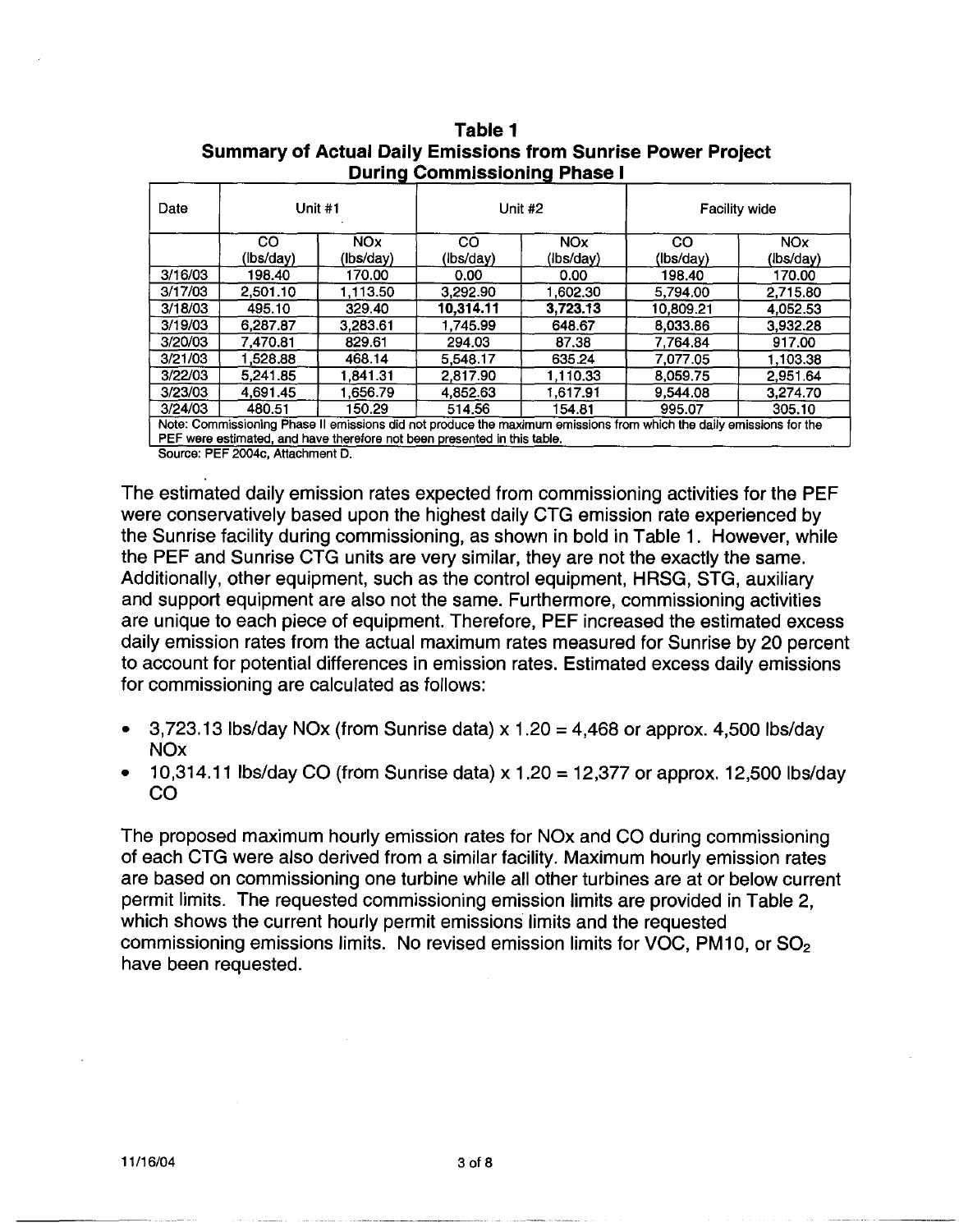| <u> Vinghrui Gha i Typogga i El-Volhnhogioning Emigoloni Enhiq</u> |                                                                                    |                                                                                     |                                                                                             |                                                                                        |
|--------------------------------------------------------------------|------------------------------------------------------------------------------------|-------------------------------------------------------------------------------------|---------------------------------------------------------------------------------------------|----------------------------------------------------------------------------------------|
| Pollutant                                                          | <b>Turbine/HRSG Operating</b><br><b>Emission Limits</b><br>(Lbs/hour) <sup>a</sup> | Turbine/HRSG<br><b>Startup/Shutdown Emissions</b><br>Limits (Lbs/hour) <sup>o</sup> | Proposed<br>Commissioning<br><b>Emission Limits for</b><br>each CTG (Lbs/hour) <sup>c</sup> | Proposed<br>Commissioning<br>Emission Limits for all 3<br>CTGs (Lbs/hour) <sup>d</sup> |
| NO <sub>x</sub>                                                    | 17.03                                                                              | 130.                                                                                | 308                                                                                         | 342                                                                                    |
| CO                                                                 | 24.92                                                                              | . 235                                                                               | 2.527                                                                                       | 2,576                                                                                  |
|                                                                    | From Condition of Certification AO-17.                                             |                                                                                     |                                                                                             |                                                                                        |

# **Original and Proposed PEF Commissioning Emission Limits Table 2**

a. From Condition of Certification AQ-17.

b. From Condition of Certification AQ-15.

C. Derived from the Los Medanos Energy Facility (LMEC) NOx and CO permit limits of 616 lbs/hour and 5,053.8 lbs/hour, respectively, for two units during commissioning activities (PEF 2004b, Table 6-1).

d. Combined emission rates from all three (3) CTGs assumes commissioning of one CTG while all other turbines are at current permit limits (AQ-17). Example - NOx: 308 Lbs/hour (commissioning) x 2 turbines x 17.03 Lbs/hour (normal operations) = 342 Lbs/hour. Source: CEC 2000b, PEF 2004b, 2004c.

As can be seen in Table 2, the potential maximum hourly commissioning emissions far exceed current hourly permit limits, thus necessitating this amendment request.

The requested commissioning emission limits are reasonable in comparison to the commissioning emission limits that have been allowed recently for other licensed projects. Additionally, these emission limits would only be effective during the initial commissioning period.

The commissioning period for Power Block II consists of two phases: Phase I is a cleanup period when both the CTGs and HRSGs are operated without the SCR being installed, and Phase 2 is a startup, tuning and synchronization period when the catalysts are installed. Commissioning of Power Block II is expected to be completed within 90 days, although this may not occur during 90 consecutive days. The estimated schedule for first fire of Power Block II is December 15, 2004, with normal operations beginning on March 15, 2005. The requested variance is from December 1, 2004 until October 31, 2005, with commissioning activities not to exceed a total of 90-cumulative operating days.

Power Block I will be constructed, commissioned and put into commercial operation after Power Block II. The initial commissioning of Power Block I would consist of a series of reduced load firing and system-tuning operations under various operating conditions. These procedures include clearing debris from the two HRSGs and ducting before emission control catalysts are installed, cleaning the mill scale from the steam line, tuning both CTG's combustors, tuning control systems, providing for controlled initial operation of the steam generator and synchronizing to the electrical grid. Commissioning of Power Block I is expected to be completed within 120 days, although this may not occur during 120 consecutive days but rather be divided into two or more periods spanning 120 days. The estimated schedule for first fire of Power Block I is April 1, 2005, with normal operations beginning on July 1, 2005. The requested variance is from 12/1/04 until 10/31/05 with commissioning activities not to exceed a total of 120cumulative operating days.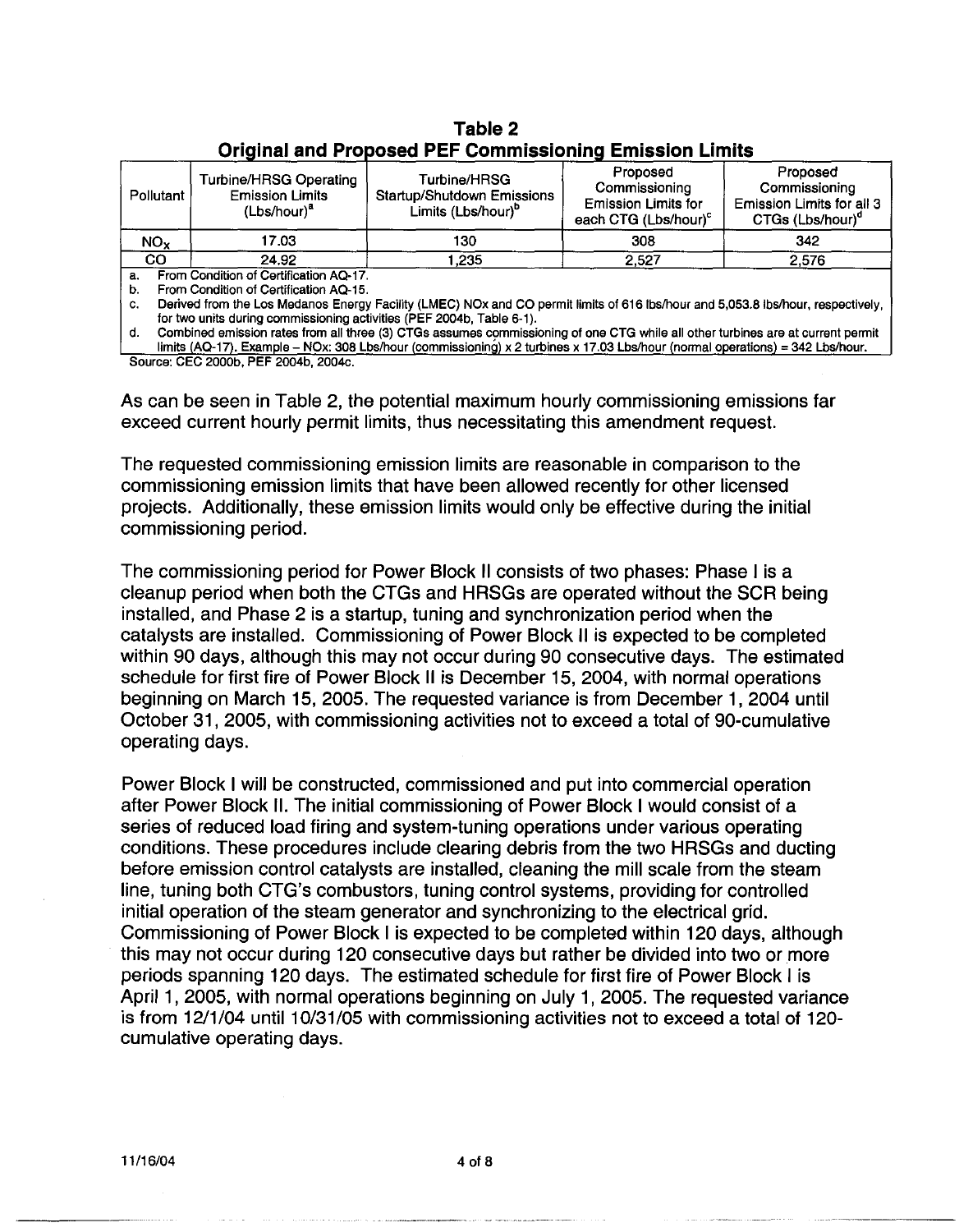## Impact Analysis

The Project Owner provided a revised modeling analysis of the potential worst-case short-term  $NO<sub>2</sub>$  and CO emission impacts. Table 3 provides the results of the Project Owner's modeling analysis, which assumes that one turbine would be undergoing commissioning and two turbines would be operating at full load.

| <b>Commissioning Emissions Short-Term Impact Modeling Results</b> |                                    |                                    |                            |                                                                                   |
|-------------------------------------------------------------------|------------------------------------|------------------------------------|----------------------------|-----------------------------------------------------------------------------------|
| Pollutant                                                         | <b>Maximum</b><br>Impact $(ug/m3)$ | Background<br>(ug/m <sup>3</sup> ) | Total (ug/m <sup>3</sup> ) | <b>Limiting Ambient</b><br><b>Air Quality</b><br>Standard<br>(ug/m <sup>3</sup> ) |
| $NO2$ 1-hour                                                      | 259                                | 165                                | 424                        | 470                                                                               |
| CO 1-hour                                                         | 3,849                              | 18,400                             | 22,249                     | 23,000                                                                            |
| CO 8-hour                                                         | 940                                | 6,670                              | 7,610                      | 10,000                                                                            |

| Table 3                                                           |  |
|-------------------------------------------------------------------|--|
| <b>Commissioning Emissions Short-Term Impact Modeling Results</b> |  |

Source. PEF 2004c, Attachment E.

This analysis shows that no exceedances of the short-term  $NO<sub>2</sub>$  or CO standards are expected to occur as a result of the commissioning activities.

Staff reviewed the assumed exhaust conditions in the Project Owner's modeling files and found the exhaust temperature assumptions and velocity assumptions used to be reasonably consistent with the initial commissioning assumed values used in other current siting cases. The NOx-Ozone Limiting Method modeling input assumptions, such as the ozone input file (Arvin 1996) and source of maximum background NO<sub>2</sub> concentrations (Bakersfield), are considered conservative and likely overestimate the impacts that would be determined using more recent ozone concentration data and more representative  $NO<sub>2</sub>$  background values from the closest monitoring station (i.e. from Arvin). The only significant non-conservative assumption is use of the NOx-OLM model default initial NO<sub>2</sub> fraction assumption of 0.10. However, considering the other conservative assumptions used in the modeling analysis, and the conservative  $NO<sub>2</sub>$ formation assumptions in the NOx-OLM model, staff is satisfied that the proposed maximum NOx emission levels should not cause an exceedance of the 1-hour NOx California Ambient Air Quality Standards.

#### **Mitigation**

For projects now being licensed, staff is recommending that the commissioning emissions be included in the emissions totals for the determination of offset requirements. This means that if a source has a quarterly emission limit to which they are applying emission offsets, the commissioning emissions would be assumed to be counted under that emissions limitation. However, this project was licensed prior to current staff procedures for counting commissioning emissions.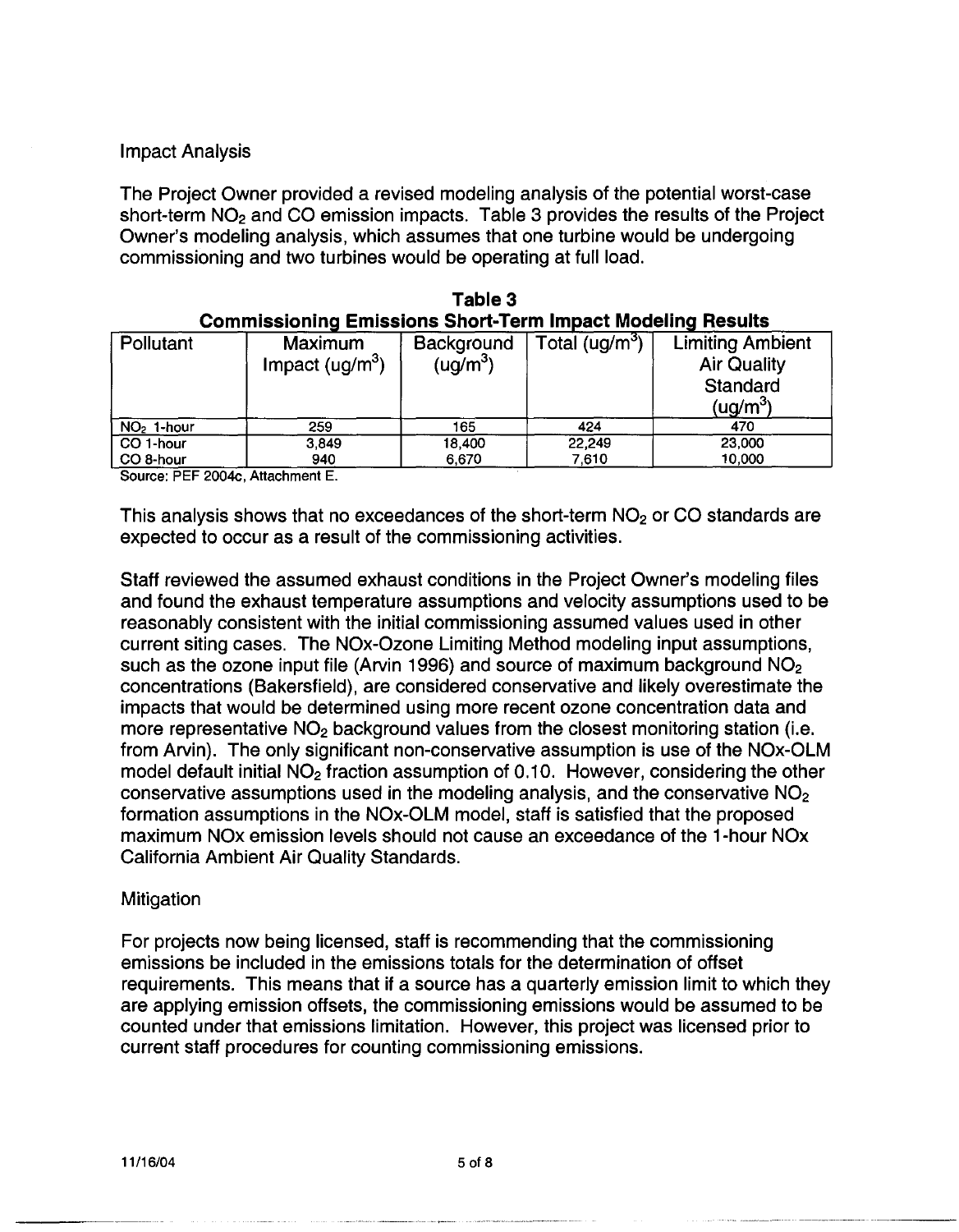The PEF will exceed the permitted daily NOx emission rates during the commissioning period of Power Blocks I and II. After the commissioning of each Power Block is complete, and actual excess NOx emissions have been determined for each unit, PEF proposes to surrender pre- or post -1990 NOx ERCs to the District equal to 20 percent of the excess emissions over one ton. The excess emissions will be determined within 30 days after completion of the commissioning period and submitted to the District for review. The daily emission limits will be used as the basis for determining excess emissions. This approach is more conservative than using a quarterly emission limit approach, and may require the PEF to retire more NOx ERCs than required for projects now being licensed.

No short-term NO<sub>2</sub> impacts were found to occur from initial commissioning activities and any additional ERCs required for the project would result in a long-term net air quality improvement for the air basin. Therefore, staff accepts the District's Variance as providing acceptable NO2 mitigation for the commissioning emissions.

Per the District's New Source review policy, no mitigation is required for CO because the region is in attainment for CO and ambient impacts during commissioning will not be significant. However, the District requires mitigation when cumulative excess emissions during a variance period exceed one ton per pollutant from an emissions unit. A typical level of mitigation from past variance proceedings in the District requires offsets of 20 percent of excess emissions above one ton.

The maximum opacity expected during commissioning of the CTGs, CTG lube oil vents, and CTG generator lube oil vents is 80 percent. This would violate Condition of Certification AQ-4 (Authority to Construct Condition #4) and District Rule 2201, which limits the opacity to no greater than five percent, except for three minutes in any hour. No mitigation is required, although a variance from the conditions of certification is required.

Note that no daily emission limit (lbs/day) is set for ammonia slip and no offset mitigation is typically required to ammonia emissions from SCR units, therefore no mitigation is required for the potential short-term excess ammonia emissions that may occur during initial commissioning.

#### **Conclusions and Recommendations**

The PEF requires higher emission limits during the initial commissioning period. Staff acknowledges the necessity for this amendment and accepts, with some minor changes, the Conditions of Certification proposed by the Project Owner to address this issue. This conclusion is consistent with those made for other similar project amendment requests for projects located within this District's jurisdiction (e.g. Elk Hills Power Project).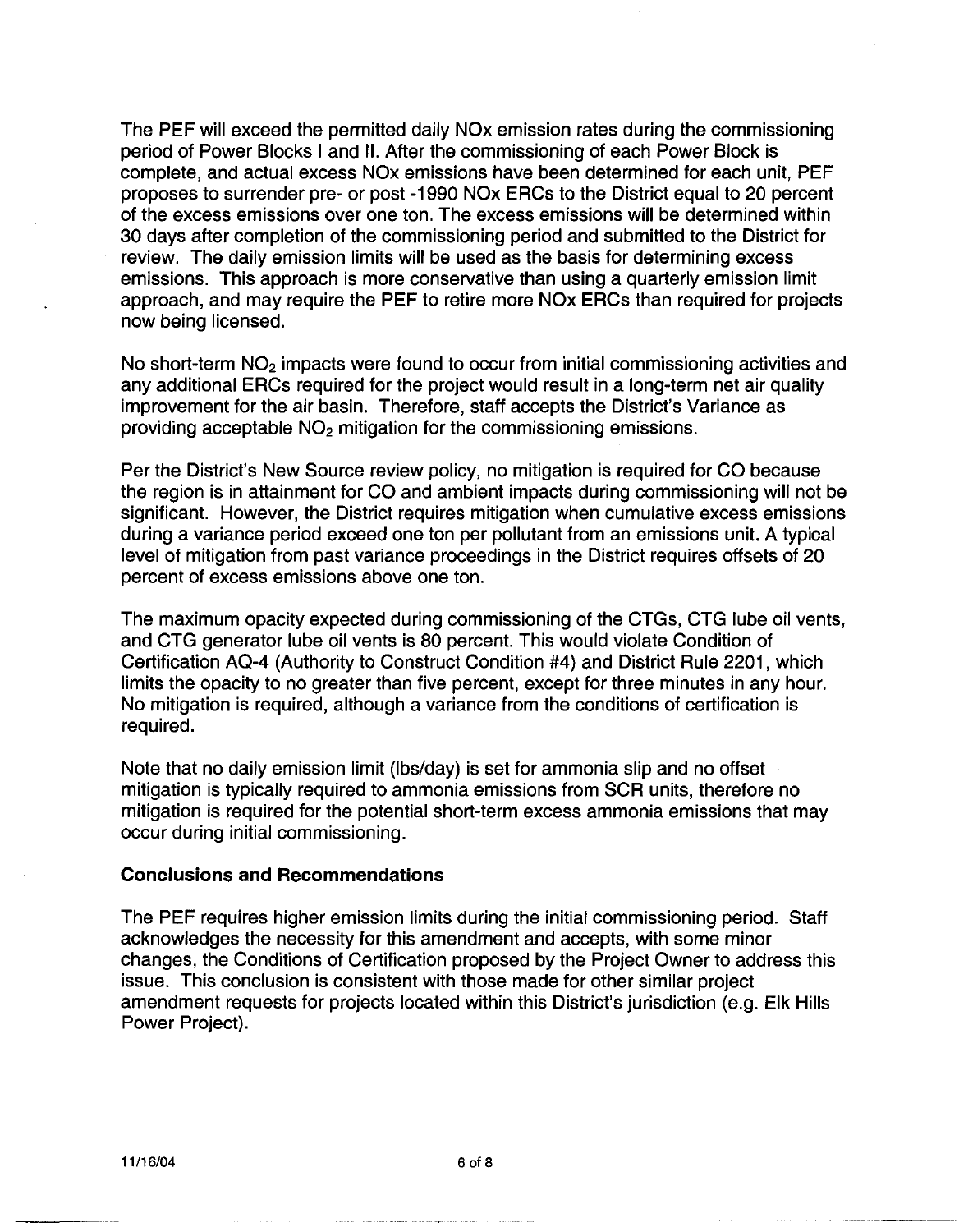# **Proposed New Conditions of Certification**

The following new conditions of certification, with consolidation of the Project Owner's proposed conditions AQ-87 and AQ-88, are proposed as part of the variance request (PEF 2004c, Attachment C):

New text is underlined.

**AQ-87** Relief granted by the San Joaquin Valley Unified Air Pollution Control District Hearing Board on October 13, 2004 in Regular Variance Docket No. S-04-48R and Docket No. S-04-49R shall apply to Conditions of Certification AQ-4, AQ-12, AQ-14 through AQ-17, AQ-19, AQ-24, AQ-28 through AQ-30 and AQ-37. The Project Owner shall comply with all requirements and conditions incorporated into these regular variances.

**Verification:** The Project Owner shall submit copies of all notifications and reports required under these regular variances to the CPM. The Project Owner shall notify CPM within 5 days of any requested changes to these variances.

**AQ-88** During the commissioning periods of both Power Block I and Power Block II, emission rates from each CTG shall not exceed 308 lbs/hour of NOx and 2,527 lbs/hour of CO, and the combined emission rates from all three CTGs shall not exceed 342 lbs/hour of NOx and 2,577 lbs/hour of CO.

**Verification:** The Project Owner shall provide, within 24 hours of occurrence, notification to the CPM of any noncompliance with the commissioning emission limits.

## **REFERENCES**

- California Energy Commission (CEC). 2000a. Commission Decision on the Pastoria Energy Facility Project (Docket No. 99-AFC-7). December 21, 2000.
- California Energy Commission (CEC). 2000b. Final Staff Assessment Pastoria Energy Facility Project (99-AFC-7). September 2000.
- Calpine Corporation Pastoria Energy Facility, LLC (PEF). 2004a. Pastoria Energy Facility Amendment Request 2004-0437 Data Responses (Docket No. 99-AFC-7C), June 24, 2004.
- Calpine Corporation Pastoria Energy Facility, LLC (PEF). 2004b. Pastoria Energy Facility Amendment Request 2004-0437 Data Responses (Docket No. 99-AFC-7C), June 24, 2004.

Calpine Corporation Pastoria Energy Facility, LLC (PEF). 2004c. Petition for Post

11/16/04 7 of 8